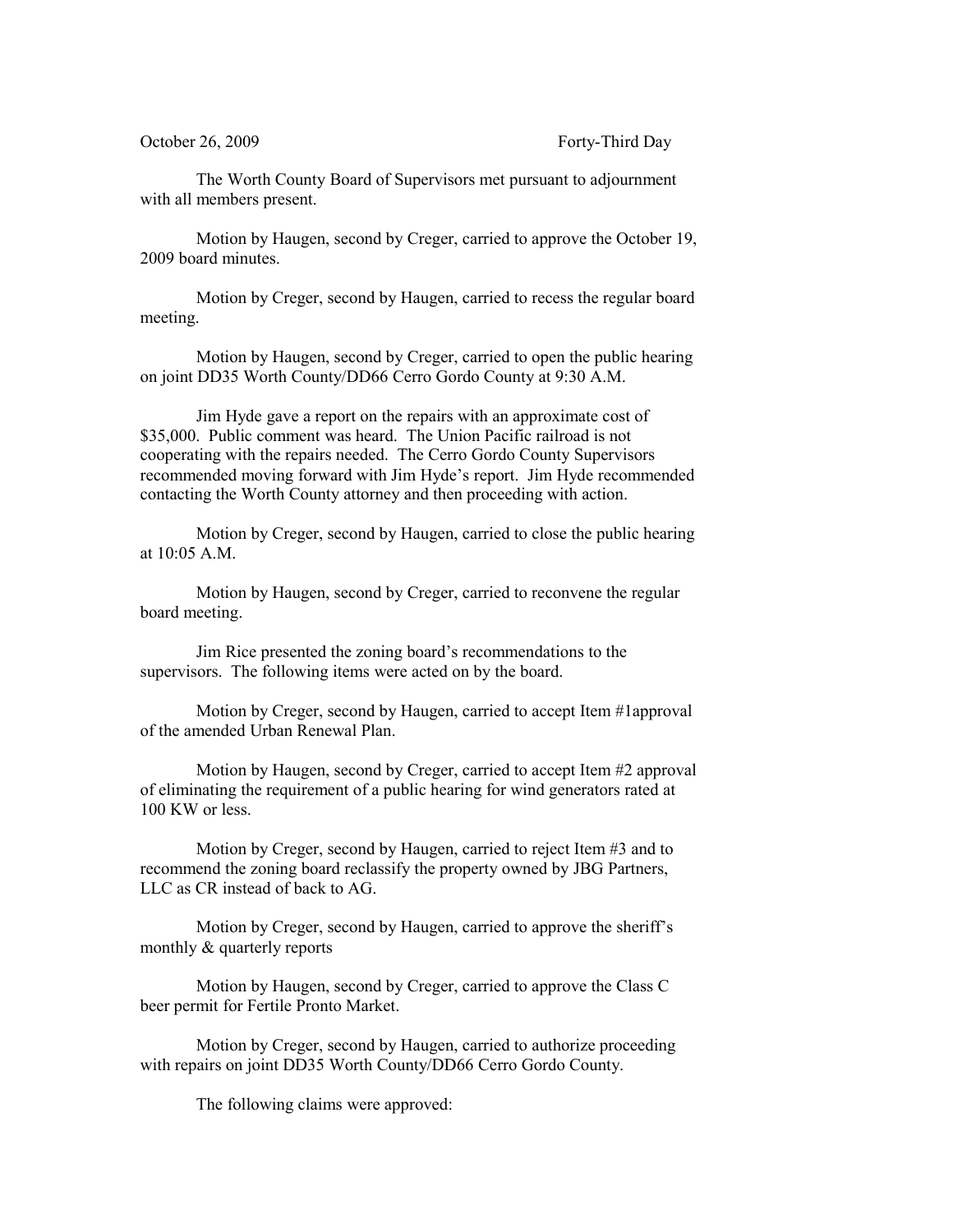| A & I Auto Body<br>Service-E91<br>AT & T<br>25.80<br><b>Advanced Drainage</b><br>Supplies-Eng<br>1,013.15<br>815.00<br>Agri-Sales & Bldg<br>Parts-Eng<br>Agvantage Fs Inc<br>Fuel-Eng<br>20,752.71<br>Service-Gsr<br>415.59<br><b>Alliant Energy</b><br>Alltell<br>Service-It/Gis<br>133.71<br>American Test Center<br>455.00<br>Service-Eng<br>Rent-Mha<br>200.00<br>Aqueous Management Llc<br>Supplies-Gsr<br>18.00<br>B & J Water Conditioning Inc<br>Barnes Distribution Group Inc<br>Parts-Eng<br>349.41<br>54.14<br><b>Black Hills Energy</b><br>Service-Eng<br>Service-Mha<br>132.00<br>Black, Joan M<br>2,197.13<br><b>Bmc Aggregates Lc</b><br>Rock-Eng<br>Service-Shf<br>3,300.00<br><b>Bolan Storage</b><br>103.31<br>Fuel-Eng<br><b>Bp</b><br>Mileage-Phd<br>120.00<br>Butler, Shana<br>C D Wood Products<br>67.50<br>Supplies-Eng<br>Rent-Vaf<br>Capranos, Thomas<br>200.00<br><b>Carquest Auto Parts</b><br>Supplies-Shf<br>43.98<br>Supplies-Eng<br>170.05<br>Cintas<br>City of Fertile<br>Service-Eng<br>63.51<br>114.24<br>Clark, Kay<br>Mileage-Aud<br>Service-Mha<br>173.47<br>Community Care Inc<br>Service-Mha<br>132.00<br><b>County Case Management</b><br><b>Cretex Concrete Products</b><br>3,412.50<br>Supplies-Eng<br>Crysteel Truck Equipment<br>Parts-Eng<br>2,859.78<br>Curtis, Heather<br>Mileage-Mha<br>39.78<br>124.52<br>Dave Syverson Ford Truck<br>Parts-Eng<br>42.00<br>Dorsey, Kelli<br>Mileage-Phd<br>Service-Dap<br>3,600.00<br>Esri<br>72.44<br>Meeting-Vaf<br>Ferden, Eugene<br>Meeting-Vaf<br>50.00<br>Ferley, Paul<br>Service-Juj<br>93.30<br>Francis Lauer Youth Services I<br>Freeborn County Coop Oil<br>Service-Eng<br>12,182.40<br>Greve Law Office<br>Rent<br>300.00<br>Service-Phd<br>32.00<br>Grp & Associates<br>Hackbart, Philip E.<br>Meeting-Vaf<br>62.24 |
|-------------------------------------------------------------------------------------------------------------------------------------------------------------------------------------------------------------------------------------------------------------------------------------------------------------------------------------------------------------------------------------------------------------------------------------------------------------------------------------------------------------------------------------------------------------------------------------------------------------------------------------------------------------------------------------------------------------------------------------------------------------------------------------------------------------------------------------------------------------------------------------------------------------------------------------------------------------------------------------------------------------------------------------------------------------------------------------------------------------------------------------------------------------------------------------------------------------------------------------------------------------------------------------------------------------------------------------------------------------------------------------------------------------------------------------------------------------------------------------------------------------------------------------------------------------------------------------------------------------------------------------------------------------------------------------------------------------------------------------------------------------------------------------------------------------------|
|                                                                                                                                                                                                                                                                                                                                                                                                                                                                                                                                                                                                                                                                                                                                                                                                                                                                                                                                                                                                                                                                                                                                                                                                                                                                                                                                                                                                                                                                                                                                                                                                                                                                                                                                                                                                                   |
|                                                                                                                                                                                                                                                                                                                                                                                                                                                                                                                                                                                                                                                                                                                                                                                                                                                                                                                                                                                                                                                                                                                                                                                                                                                                                                                                                                                                                                                                                                                                                                                                                                                                                                                                                                                                                   |
|                                                                                                                                                                                                                                                                                                                                                                                                                                                                                                                                                                                                                                                                                                                                                                                                                                                                                                                                                                                                                                                                                                                                                                                                                                                                                                                                                                                                                                                                                                                                                                                                                                                                                                                                                                                                                   |
|                                                                                                                                                                                                                                                                                                                                                                                                                                                                                                                                                                                                                                                                                                                                                                                                                                                                                                                                                                                                                                                                                                                                                                                                                                                                                                                                                                                                                                                                                                                                                                                                                                                                                                                                                                                                                   |
|                                                                                                                                                                                                                                                                                                                                                                                                                                                                                                                                                                                                                                                                                                                                                                                                                                                                                                                                                                                                                                                                                                                                                                                                                                                                                                                                                                                                                                                                                                                                                                                                                                                                                                                                                                                                                   |
|                                                                                                                                                                                                                                                                                                                                                                                                                                                                                                                                                                                                                                                                                                                                                                                                                                                                                                                                                                                                                                                                                                                                                                                                                                                                                                                                                                                                                                                                                                                                                                                                                                                                                                                                                                                                                   |
|                                                                                                                                                                                                                                                                                                                                                                                                                                                                                                                                                                                                                                                                                                                                                                                                                                                                                                                                                                                                                                                                                                                                                                                                                                                                                                                                                                                                                                                                                                                                                                                                                                                                                                                                                                                                                   |
|                                                                                                                                                                                                                                                                                                                                                                                                                                                                                                                                                                                                                                                                                                                                                                                                                                                                                                                                                                                                                                                                                                                                                                                                                                                                                                                                                                                                                                                                                                                                                                                                                                                                                                                                                                                                                   |
|                                                                                                                                                                                                                                                                                                                                                                                                                                                                                                                                                                                                                                                                                                                                                                                                                                                                                                                                                                                                                                                                                                                                                                                                                                                                                                                                                                                                                                                                                                                                                                                                                                                                                                                                                                                                                   |
|                                                                                                                                                                                                                                                                                                                                                                                                                                                                                                                                                                                                                                                                                                                                                                                                                                                                                                                                                                                                                                                                                                                                                                                                                                                                                                                                                                                                                                                                                                                                                                                                                                                                                                                                                                                                                   |
|                                                                                                                                                                                                                                                                                                                                                                                                                                                                                                                                                                                                                                                                                                                                                                                                                                                                                                                                                                                                                                                                                                                                                                                                                                                                                                                                                                                                                                                                                                                                                                                                                                                                                                                                                                                                                   |
|                                                                                                                                                                                                                                                                                                                                                                                                                                                                                                                                                                                                                                                                                                                                                                                                                                                                                                                                                                                                                                                                                                                                                                                                                                                                                                                                                                                                                                                                                                                                                                                                                                                                                                                                                                                                                   |
|                                                                                                                                                                                                                                                                                                                                                                                                                                                                                                                                                                                                                                                                                                                                                                                                                                                                                                                                                                                                                                                                                                                                                                                                                                                                                                                                                                                                                                                                                                                                                                                                                                                                                                                                                                                                                   |
|                                                                                                                                                                                                                                                                                                                                                                                                                                                                                                                                                                                                                                                                                                                                                                                                                                                                                                                                                                                                                                                                                                                                                                                                                                                                                                                                                                                                                                                                                                                                                                                                                                                                                                                                                                                                                   |
|                                                                                                                                                                                                                                                                                                                                                                                                                                                                                                                                                                                                                                                                                                                                                                                                                                                                                                                                                                                                                                                                                                                                                                                                                                                                                                                                                                                                                                                                                                                                                                                                                                                                                                                                                                                                                   |
|                                                                                                                                                                                                                                                                                                                                                                                                                                                                                                                                                                                                                                                                                                                                                                                                                                                                                                                                                                                                                                                                                                                                                                                                                                                                                                                                                                                                                                                                                                                                                                                                                                                                                                                                                                                                                   |
|                                                                                                                                                                                                                                                                                                                                                                                                                                                                                                                                                                                                                                                                                                                                                                                                                                                                                                                                                                                                                                                                                                                                                                                                                                                                                                                                                                                                                                                                                                                                                                                                                                                                                                                                                                                                                   |
|                                                                                                                                                                                                                                                                                                                                                                                                                                                                                                                                                                                                                                                                                                                                                                                                                                                                                                                                                                                                                                                                                                                                                                                                                                                                                                                                                                                                                                                                                                                                                                                                                                                                                                                                                                                                                   |
|                                                                                                                                                                                                                                                                                                                                                                                                                                                                                                                                                                                                                                                                                                                                                                                                                                                                                                                                                                                                                                                                                                                                                                                                                                                                                                                                                                                                                                                                                                                                                                                                                                                                                                                                                                                                                   |
|                                                                                                                                                                                                                                                                                                                                                                                                                                                                                                                                                                                                                                                                                                                                                                                                                                                                                                                                                                                                                                                                                                                                                                                                                                                                                                                                                                                                                                                                                                                                                                                                                                                                                                                                                                                                                   |
|                                                                                                                                                                                                                                                                                                                                                                                                                                                                                                                                                                                                                                                                                                                                                                                                                                                                                                                                                                                                                                                                                                                                                                                                                                                                                                                                                                                                                                                                                                                                                                                                                                                                                                                                                                                                                   |
|                                                                                                                                                                                                                                                                                                                                                                                                                                                                                                                                                                                                                                                                                                                                                                                                                                                                                                                                                                                                                                                                                                                                                                                                                                                                                                                                                                                                                                                                                                                                                                                                                                                                                                                                                                                                                   |
|                                                                                                                                                                                                                                                                                                                                                                                                                                                                                                                                                                                                                                                                                                                                                                                                                                                                                                                                                                                                                                                                                                                                                                                                                                                                                                                                                                                                                                                                                                                                                                                                                                                                                                                                                                                                                   |
|                                                                                                                                                                                                                                                                                                                                                                                                                                                                                                                                                                                                                                                                                                                                                                                                                                                                                                                                                                                                                                                                                                                                                                                                                                                                                                                                                                                                                                                                                                                                                                                                                                                                                                                                                                                                                   |
|                                                                                                                                                                                                                                                                                                                                                                                                                                                                                                                                                                                                                                                                                                                                                                                                                                                                                                                                                                                                                                                                                                                                                                                                                                                                                                                                                                                                                                                                                                                                                                                                                                                                                                                                                                                                                   |
|                                                                                                                                                                                                                                                                                                                                                                                                                                                                                                                                                                                                                                                                                                                                                                                                                                                                                                                                                                                                                                                                                                                                                                                                                                                                                                                                                                                                                                                                                                                                                                                                                                                                                                                                                                                                                   |
|                                                                                                                                                                                                                                                                                                                                                                                                                                                                                                                                                                                                                                                                                                                                                                                                                                                                                                                                                                                                                                                                                                                                                                                                                                                                                                                                                                                                                                                                                                                                                                                                                                                                                                                                                                                                                   |
|                                                                                                                                                                                                                                                                                                                                                                                                                                                                                                                                                                                                                                                                                                                                                                                                                                                                                                                                                                                                                                                                                                                                                                                                                                                                                                                                                                                                                                                                                                                                                                                                                                                                                                                                                                                                                   |
|                                                                                                                                                                                                                                                                                                                                                                                                                                                                                                                                                                                                                                                                                                                                                                                                                                                                                                                                                                                                                                                                                                                                                                                                                                                                                                                                                                                                                                                                                                                                                                                                                                                                                                                                                                                                                   |
|                                                                                                                                                                                                                                                                                                                                                                                                                                                                                                                                                                                                                                                                                                                                                                                                                                                                                                                                                                                                                                                                                                                                                                                                                                                                                                                                                                                                                                                                                                                                                                                                                                                                                                                                                                                                                   |
|                                                                                                                                                                                                                                                                                                                                                                                                                                                                                                                                                                                                                                                                                                                                                                                                                                                                                                                                                                                                                                                                                                                                                                                                                                                                                                                                                                                                                                                                                                                                                                                                                                                                                                                                                                                                                   |
|                                                                                                                                                                                                                                                                                                                                                                                                                                                                                                                                                                                                                                                                                                                                                                                                                                                                                                                                                                                                                                                                                                                                                                                                                                                                                                                                                                                                                                                                                                                                                                                                                                                                                                                                                                                                                   |
|                                                                                                                                                                                                                                                                                                                                                                                                                                                                                                                                                                                                                                                                                                                                                                                                                                                                                                                                                                                                                                                                                                                                                                                                                                                                                                                                                                                                                                                                                                                                                                                                                                                                                                                                                                                                                   |
|                                                                                                                                                                                                                                                                                                                                                                                                                                                                                                                                                                                                                                                                                                                                                                                                                                                                                                                                                                                                                                                                                                                                                                                                                                                                                                                                                                                                                                                                                                                                                                                                                                                                                                                                                                                                                   |
|                                                                                                                                                                                                                                                                                                                                                                                                                                                                                                                                                                                                                                                                                                                                                                                                                                                                                                                                                                                                                                                                                                                                                                                                                                                                                                                                                                                                                                                                                                                                                                                                                                                                                                                                                                                                                   |
|                                                                                                                                                                                                                                                                                                                                                                                                                                                                                                                                                                                                                                                                                                                                                                                                                                                                                                                                                                                                                                                                                                                                                                                                                                                                                                                                                                                                                                                                                                                                                                                                                                                                                                                                                                                                                   |
|                                                                                                                                                                                                                                                                                                                                                                                                                                                                                                                                                                                                                                                                                                                                                                                                                                                                                                                                                                                                                                                                                                                                                                                                                                                                                                                                                                                                                                                                                                                                                                                                                                                                                                                                                                                                                   |
| Hanson, Jake<br>Mileage-Trs<br>323.15                                                                                                                                                                                                                                                                                                                                                                                                                                                                                                                                                                                                                                                                                                                                                                                                                                                                                                                                                                                                                                                                                                                                                                                                                                                                                                                                                                                                                                                                                                                                                                                                                                                                                                                                                                             |
| Hanson, Jeanette<br>Mileage-Hha<br>51.00                                                                                                                                                                                                                                                                                                                                                                                                                                                                                                                                                                                                                                                                                                                                                                                                                                                                                                                                                                                                                                                                                                                                                                                                                                                                                                                                                                                                                                                                                                                                                                                                                                                                                                                                                                          |
| Mileage-Mha<br>Hanson, Patricia<br>81.34                                                                                                                                                                                                                                                                                                                                                                                                                                                                                                                                                                                                                                                                                                                                                                                                                                                                                                                                                                                                                                                                                                                                                                                                                                                                                                                                                                                                                                                                                                                                                                                                                                                                                                                                                                          |
| Hartman, Lisa<br>Mileage-Phd<br>35.50                                                                                                                                                                                                                                                                                                                                                                                                                                                                                                                                                                                                                                                                                                                                                                                                                                                                                                                                                                                                                                                                                                                                                                                                                                                                                                                                                                                                                                                                                                                                                                                                                                                                                                                                                                             |
| Haugen, David<br>Mtg-Sup<br>49.98                                                                                                                                                                                                                                                                                                                                                                                                                                                                                                                                                                                                                                                                                                                                                                                                                                                                                                                                                                                                                                                                                                                                                                                                                                                                                                                                                                                                                                                                                                                                                                                                                                                                                                                                                                                 |
| Hawkeye Foodservice Dist<br>Supplies-Shf<br>111.53                                                                                                                                                                                                                                                                                                                                                                                                                                                                                                                                                                                                                                                                                                                                                                                                                                                                                                                                                                                                                                                                                                                                                                                                                                                                                                                                                                                                                                                                                                                                                                                                                                                                                                                                                                |
| Healthworks<br>Service-Shf<br>131.00                                                                                                                                                                                                                                                                                                                                                                                                                                                                                                                                                                                                                                                                                                                                                                                                                                                                                                                                                                                                                                                                                                                                                                                                                                                                                                                                                                                                                                                                                                                                                                                                                                                                                                                                                                              |
| Heartland Power Coop<br>Service-Eng<br>26.00                                                                                                                                                                                                                                                                                                                                                                                                                                                                                                                                                                                                                                                                                                                                                                                                                                                                                                                                                                                                                                                                                                                                                                                                                                                                                                                                                                                                                                                                                                                                                                                                                                                                                                                                                                      |
| Well Plug-San<br>182.00<br>Hoeppner, Todd                                                                                                                                                                                                                                                                                                                                                                                                                                                                                                                                                                                                                                                                                                                                                                                                                                                                                                                                                                                                                                                                                                                                                                                                                                                                                                                                                                                                                                                                                                                                                                                                                                                                                                                                                                         |
| Holiday Inn<br>302.40<br>Meeting-Asr                                                                                                                                                                                                                                                                                                                                                                                                                                                                                                                                                                                                                                                                                                                                                                                                                                                                                                                                                                                                                                                                                                                                                                                                                                                                                                                                                                                                                                                                                                                                                                                                                                                                                                                                                                              |
| Supplies-Ema<br><b>Hopkins Medical Products</b><br>274.55                                                                                                                                                                                                                                                                                                                                                                                                                                                                                                                                                                                                                                                                                                                                                                                                                                                                                                                                                                                                                                                                                                                                                                                                                                                                                                                                                                                                                                                                                                                                                                                                                                                                                                                                                         |
| Huebner, Cheryl<br>Mileage-Phd<br>225.45                                                                                                                                                                                                                                                                                                                                                                                                                                                                                                                                                                                                                                                                                                                                                                                                                                                                                                                                                                                                                                                                                                                                                                                                                                                                                                                                                                                                                                                                                                                                                                                                                                                                                                                                                                          |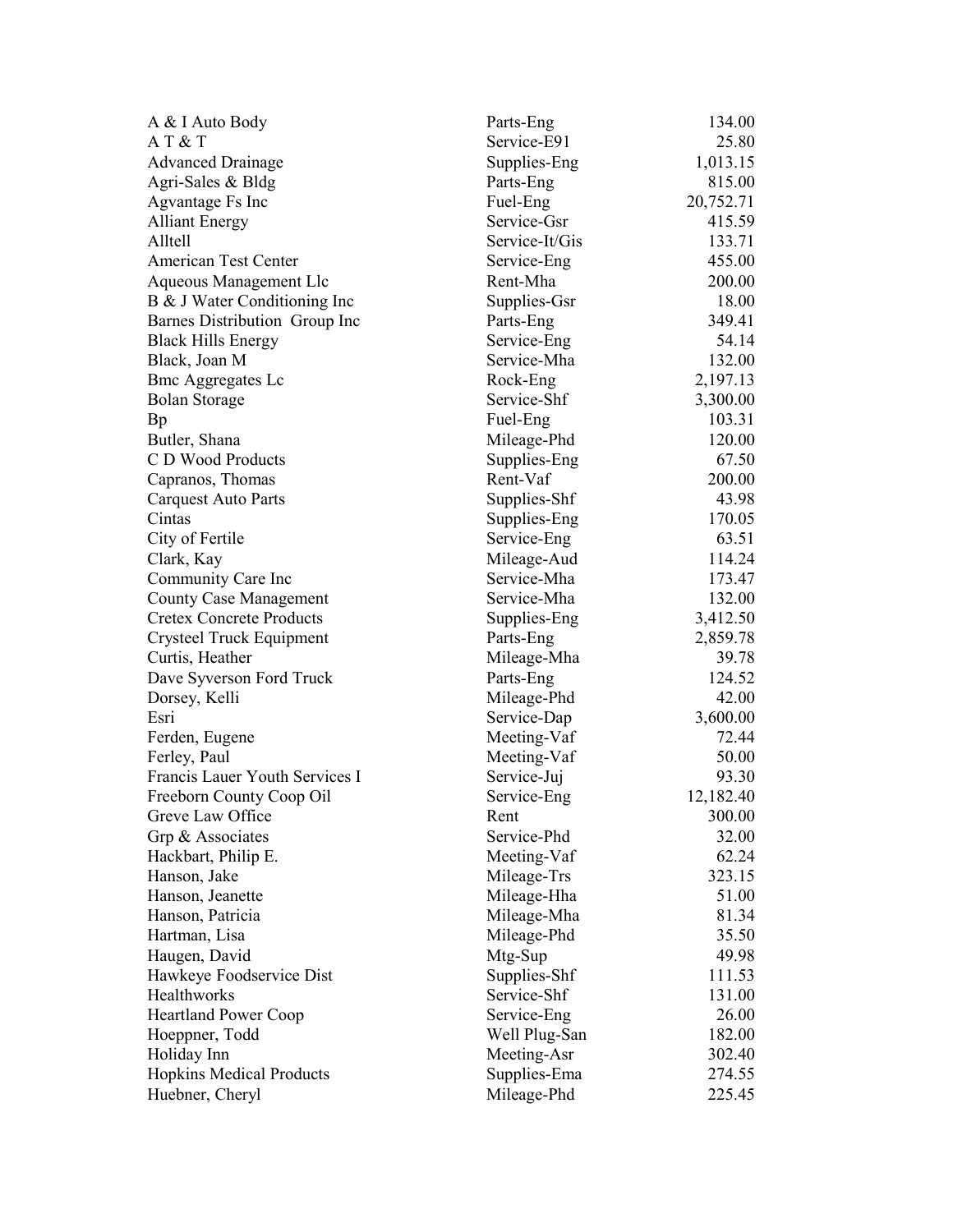| Huftalin, Raymond                     | Exp-Ema           | 18.04     |
|---------------------------------------|-------------------|-----------|
| <b>Hygienic Laboratory Accts Rec</b>  | Service-San       | 612.00    |
| I Wireless                            | Service-Shf       | 626.11    |
| Iowa Apco                             | Edu-E91           | 50.00     |
| <b>Iowa Department of Natural Res</b> | Permits-San       | 125.00    |
| Iowa Dept of Human Services           | Service-Mha       | 33,870.96 |
| Iowa Emergency Number Associat        | Edu-E91           | 90.00     |
| Iowa State Sheriff's & Deputies       | Edu-Shf           | 375.00    |
| Isac                                  | Edu-Shf           | 220.00    |
| Isac Group Health                     | Cobra Ins Premium | 2,091.00  |
| Johnson, Hal                          | Rent              | 940.00    |
| Johnson, Teresa                       | Mileage-Phd       | 105.00    |
| Kossuth County Cpc                    | Reimburse-Mha     | 2,105.64  |
| Kubik's Voice Technology Solut        | Service-E911      | 1,515.00  |
| Lake Panorama National Resort         | Edu-Trs           | 105.00    |
| Larsen Plumbing                       | Service-Gsr       | 514.28    |
| <b>Lawson Products Inc</b>            | Supplies-Eng      | 19.99     |
| Lexis-Nexis                           | Service-Aty       | 128.00    |
| Low's Standard                        | Service-Asr       | 55.59     |
| Mainstay Systems Inc                  | Service-Shf       | 1,185.00  |
| Manly Junction Signal                 | Service-Phd       | 164.50    |
| Marshall & Swift Inc                  | Supplies-Eng      | 42.17     |
| Martin Marietta Aggregates            | Rock-Eng          | 2,022.79  |
| <b>Mason City Business Systems</b>    | Service-Trs       | 29.53     |
| Myli, Diane                           | Mileage-Phd       | 125.20    |
| Naco                                  | Dues-Org          | 400.00    |
| <b>Next Generation Technologies</b>   | Service-Mha       | 931.05    |
| Niacog                                | Service-Tra       | 381.28    |
| North Iowa Vocational                 | Service-Mha       | 1,310.16  |
| Northwood Anchor                      | Service-Phd       | 274.00    |
| Northwood Lumber Co                   | Supplies          | 82.41     |
| Northwood Welding Inc                 | Supplies-Eng      | 20.95     |
| Northwoods State Bank                 | Service-Trs       | 224.25    |
| Olson, Teresa                         | Mileage-Rec       | 111.89    |
| <b>Olsons Trading Post Inc</b>        | Parts-Eng         | 244.70    |
| Paetec                                | Service-Eng       | 6.05      |
| Parks, Kristie                        | Mileage-Phd       | 46.40     |
| Prairie Ridge                         | Service-Chm       | 754.25    |
| Pritchard's of Northwood Inc          | Parts-Eng         | 145.39    |
| Pronto Market                         | Fuel-Vaf          | 25.08     |
| Qwest                                 | Service-Eng       | 1,586.72  |
| Reindl Repair                         | Service-Shf       | 104.89    |
| Reyerson, Jessica                     | Mileage-Phd       | 50.00     |
| Rohne, Joel                           | Expense-It/Gis    | 151.59    |
| Schickel, Candila                     | Service-Mha       | 42.00     |
| Staples Credit Plan                   | Supplies-Phd      | 106.25    |
| The Sidwell Company                   | Service-Dap       | 1,855.00  |
| Treasurer State of Iowa               | Edu-Shf           | 150.00    |
| <b>U S Postal Service</b>             | Fees-Trs          | 50.00     |
| Universal Contractors Inc             | Service-Cap       | 10,358.00 |
|                                       |                   |           |